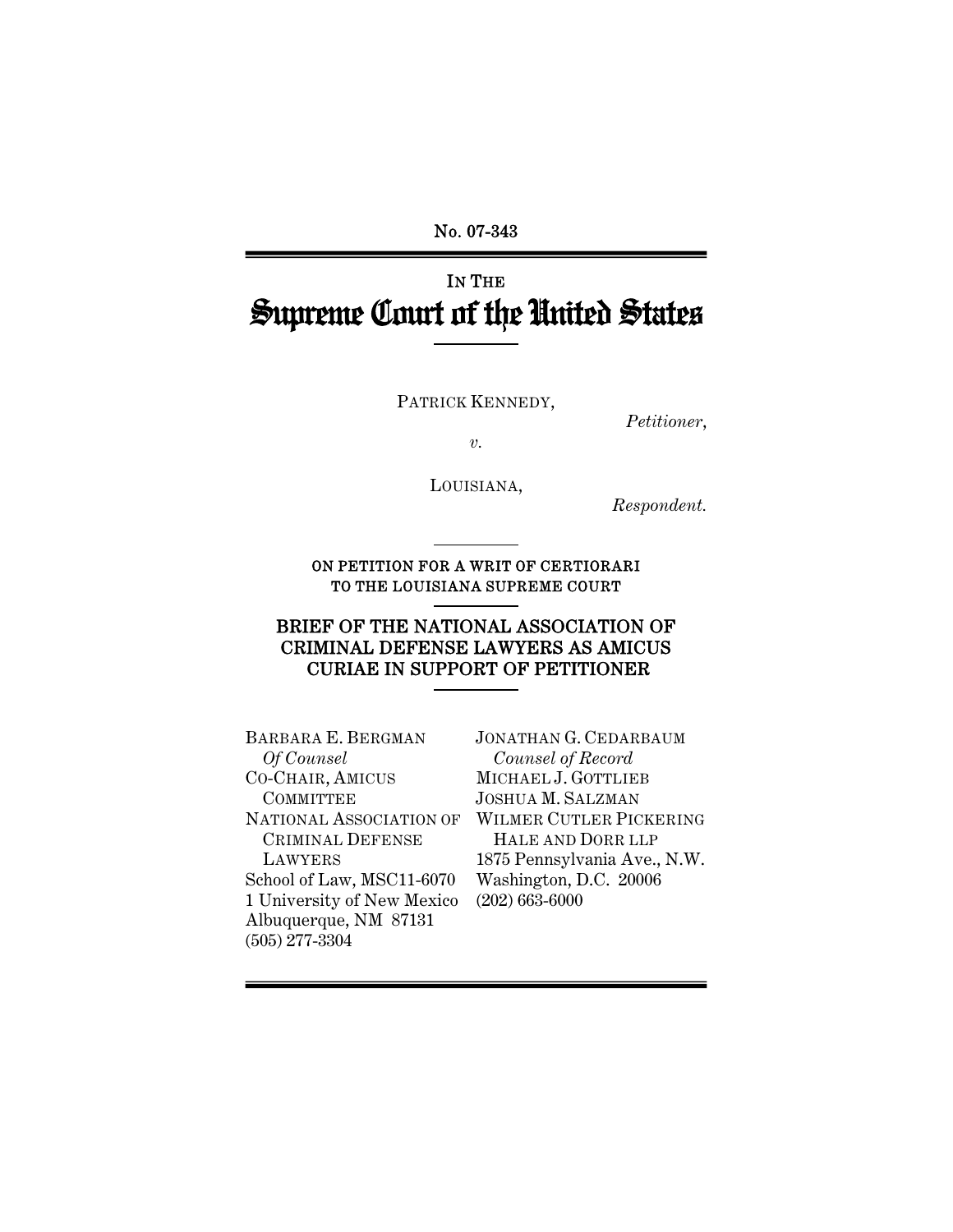## TABLE OF CONTENTS

| Page |
|------|
|      |
|      |
|      |
|      |
|      |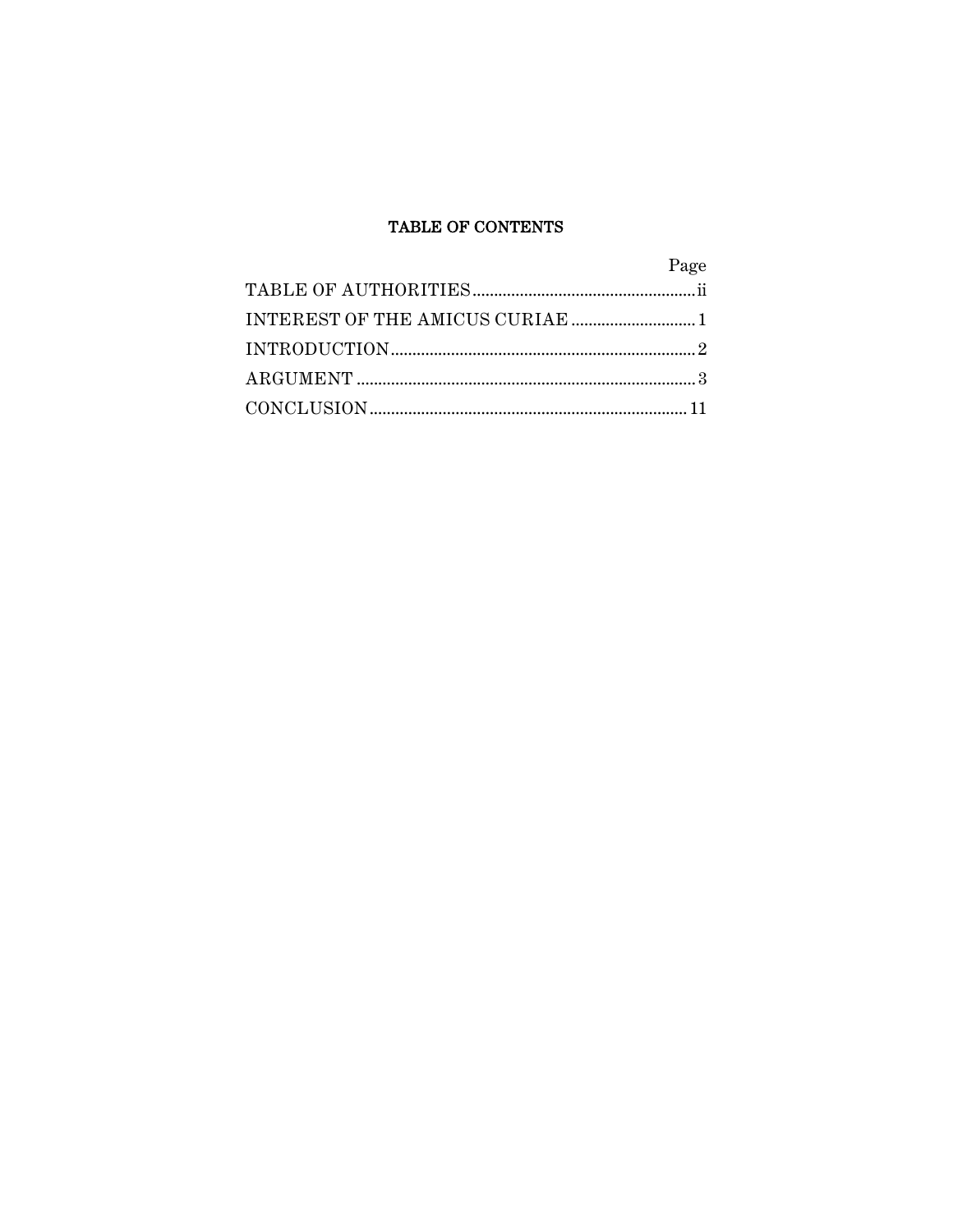# TABLE OF AUTHORITIES

## CASES

Page(s)

| Ex parte Thompson, 153 S.W.3d 416 (Tex. Crim.    |  |
|--------------------------------------------------|--|
|                                                  |  |
|                                                  |  |
|                                                  |  |
|                                                  |  |
|                                                  |  |
|                                                  |  |
|                                                  |  |
|                                                  |  |
|                                                  |  |
|                                                  |  |
| United States v. Rouse, 329 F. Supp. 2d 1077     |  |
|                                                  |  |
| United States v. Yates, 438 F.3d 1307 (11th Cir. |  |
|                                                  |  |

# OTHER AUTHORITIES

| Anderson, Assessing the Reliability of Child Tes-   |
|-----------------------------------------------------|
| timony in Sexual Abuse Cases, 69 S. Cal. L.         |
|                                                     |
| Ceci & Bruck, Suggestibility of the Child Witness:  |
| A Historical Review and Synthesis, 113 Psy-         |
|                                                     |
| Ceci & Friedman, The Suggestibility of Children:    |
| Scientific Research and Legal Implications, 86      |
|                                                     |
| Ceci, Bruck, & Rosenthal, Children's Allegations of |
| Sexual Abuse: Forensic and Scientific Issues,       |
|                                                     |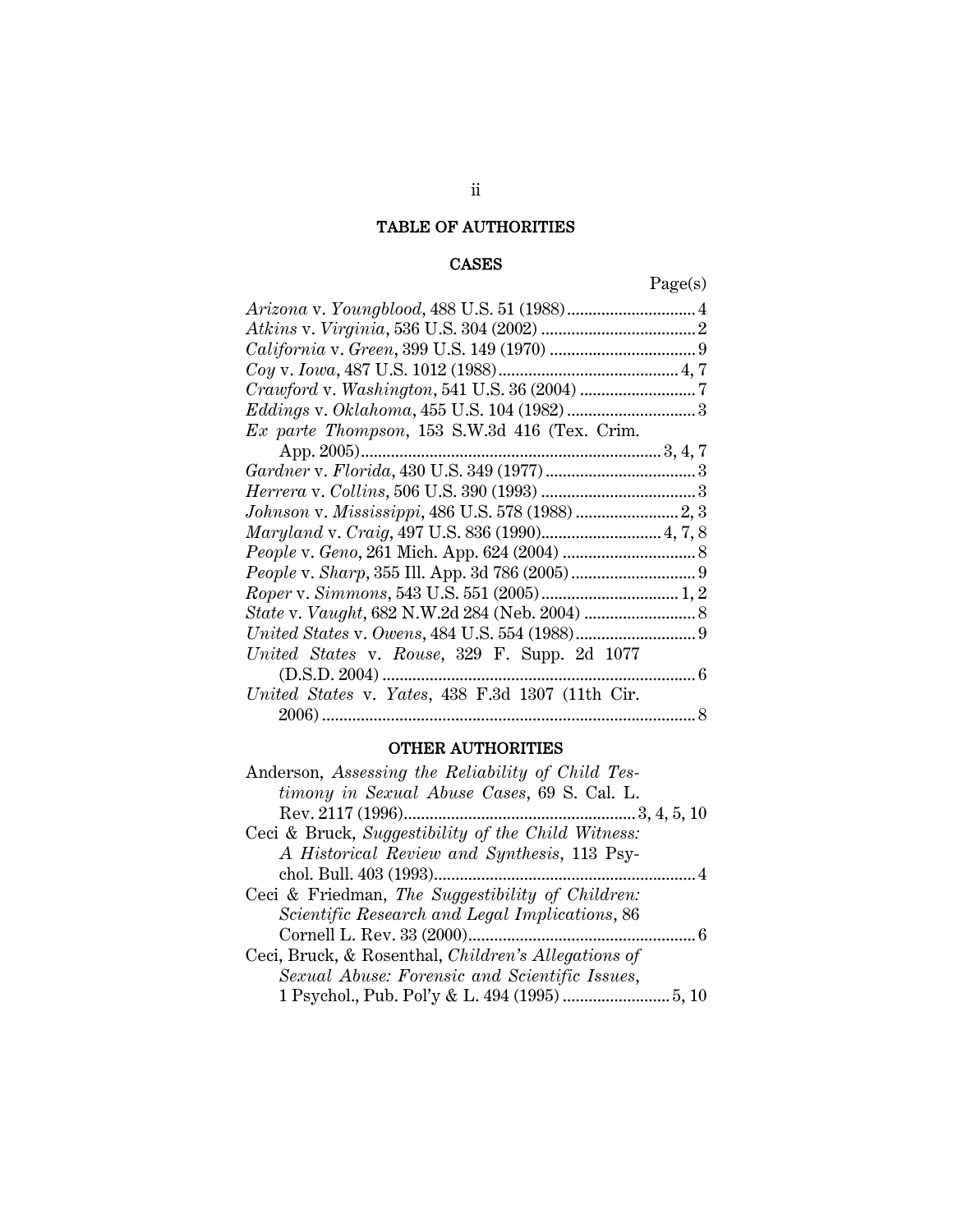## TABLE OF AUTHORITIES—Continued

| Christiansen, The Testimony of Child Witnesses:        |  |
|--------------------------------------------------------|--|
| Fact, Fantasy, and the Influence of Pretrial           |  |
|                                                        |  |
| Feher, The Alleged Molestation Victim, The Rules       |  |
| of Evidence, and the Constitution; Should              |  |
| Children Really Be Seen and Not Heard?, 14             |  |
|                                                        |  |
| Friedman, Adjusting to Crawford: High Court De-        |  |
| cision Restores Confrontation Clause Protec-           |  |
| <i>tion</i> , 19 Crim. Just. 4 (2004)                  |  |
| Goldberg, Youths' 'Tainted' Testimony is Barred in     |  |
| Day Care Retrial, N.Y. Times, June 13, 1998,           |  |
| at A6<br>. 4                                           |  |
| Hayward & Mashberg, Upheaval in '80s Put the           |  |
| Spotlight on Child Abuse, Boston Herald, Dec.          |  |
|                                                        |  |
| Hoffman, Kahn, & Fisher, Plea Bargaining in the        |  |
| Shadow of Death, 69 Fordham L. Rev. 2313               |  |
| $(2001)$<br>10                                         |  |
| Liebman, The Overproduction of Death, 100 Colum.       |  |
| 11                                                     |  |
| Lindsay & Johnson, Reality Monitoring and Sug-         |  |
| <i>gestibility: Children's Ability to Discriminate</i> |  |
| Among Memories From Different Sources, in              |  |
| Children's Eyewitness Memory 92 (Ceci,                 |  |
| 5                                                      |  |
| London, Bruck, Ceci, & Shuman, Disclosure of           |  |
| Child Sexual Abuse —What Does the Research             |  |
| Tell Us About the Ways That Children Tell?,            |  |
| 11 Psych., Pub. Pol'y. & L. 194 (2005)<br>7            |  |
| Malloy, Lyon, & Quas, Filial Dependency & Recan-       |  |
| tation of Child Sexual Abuse Allegations, 46 J.        |  |
| Am. Acad. Child & Adolesc. Psychiatry 162              |  |
|                                                        |  |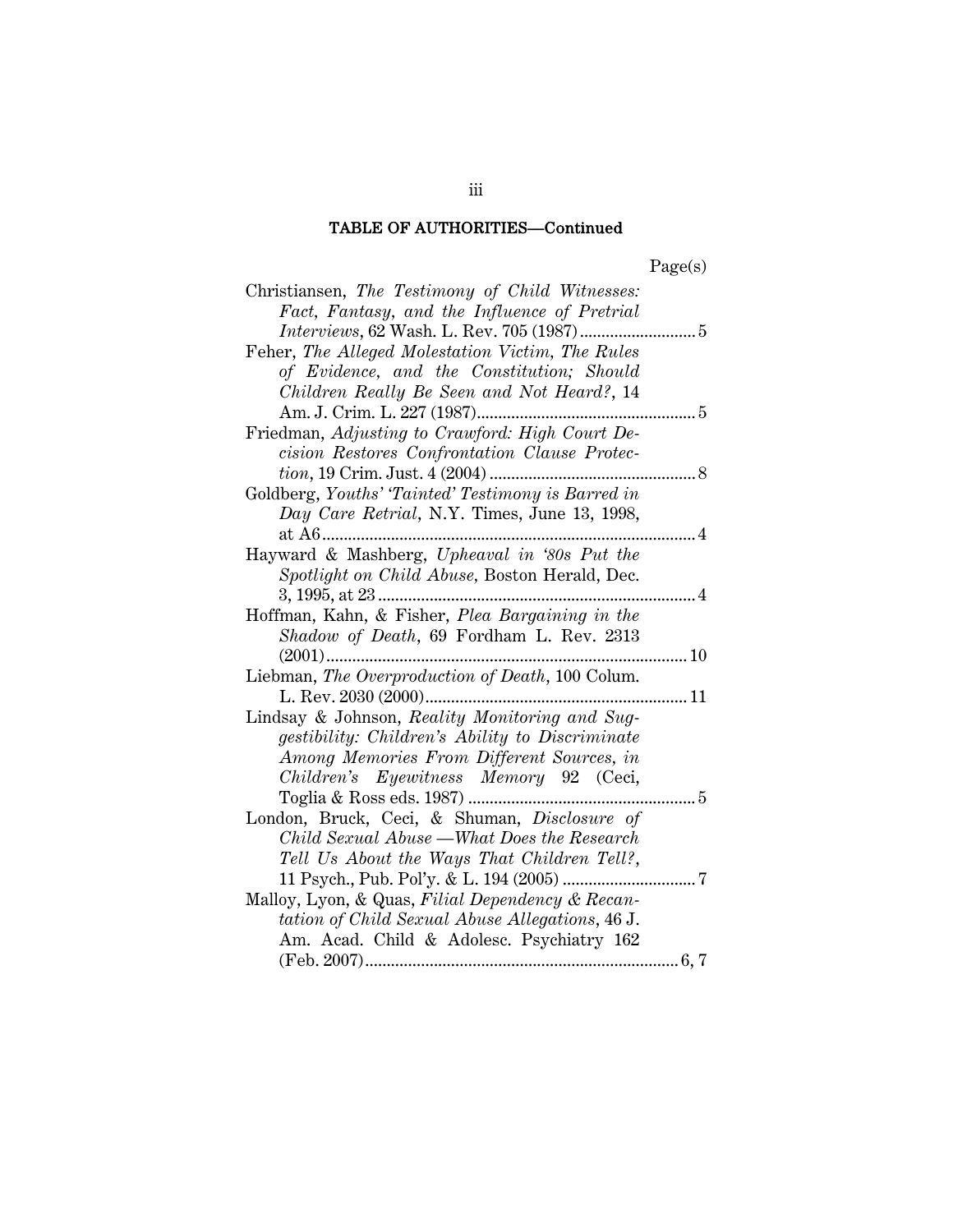# TABLE OF AUTHORITIES—Continued

Page(s)

| Myers, Cordon, Ghetti & Goodman, Hearsay Ex-    |  |
|-------------------------------------------------|--|
| ceptions: Adjusting the Ratio of Intuition to   |  |
| Psychological Science, 65 L. & Contemp.         |  |
|                                                 |  |
| O'Brien, Capital Defense Lawyers: The Good, the |  |
| Bad, and the Ugly, 105 Mich. L. Rev. 1067       |  |
|                                                 |  |
| Raeder, Symposium, Comments on Child Abuse      |  |
| Litigation in a "Testimonial" World: The In-    |  |
| tersection of Competency, Hearsay, and Con-     |  |
|                                                 |  |

iv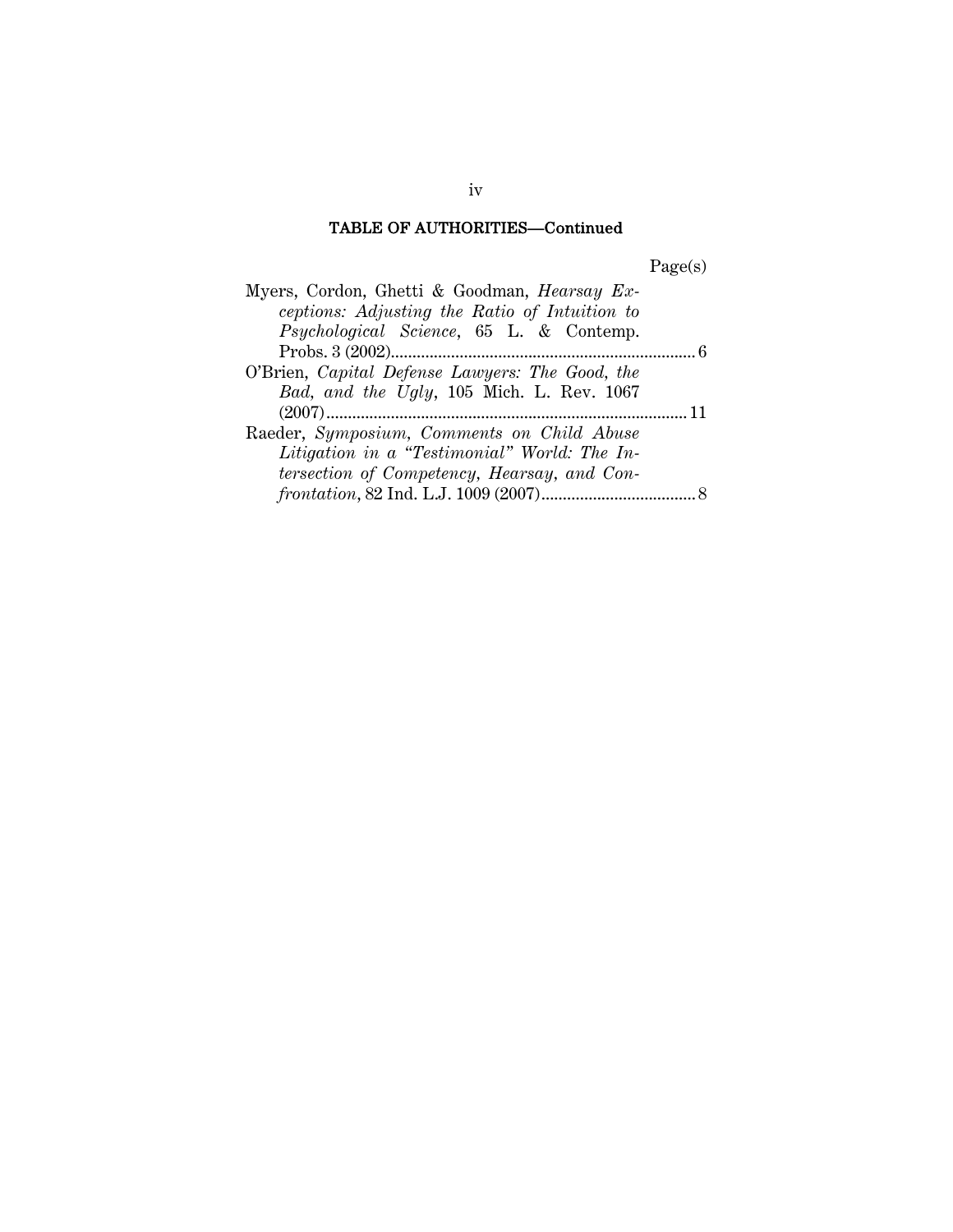### INTEREST OF THE AMICUS CURIAE

The National Association of Criminal Defense Lawyers (NACDL) is a non-profit organization with a direct national membership of over 12,000 attorneys, in addition to more than 35,000 affiliate members from all 50 states.<sup>1</sup> Founded in 1958, NACDL is the only professional association that represents public defenders and private criminal defense lawyers at the national level. The American Bar Association recognizes NACDL as an affiliated organization with full representation in the ABA House of Delegates.

NACDL's mission is to ensure justice and due process for the accused; to foster the integrity, independence, and expertise of the criminal defense profession; and to promote the proper and fair administration of justice. NACDL routinely files amicus curiae briefs on various issues in this Court and other courts and has filed amicus curiae briefs in previous cases involving Eighth Amendment limitations on capital sentences. *See, e.g., Roper* v. *Simmons*, 543 U.S. 551 (2005).

 $\overline{1}$  Pursuant to Supreme Court Rule 37.6, amicus curiae certifies that no counsel for a party authored this brief in whole or in part, and that no person or party, other than amicus curiae, its members, or its counsel made a monetary contribution to the preparation or submission of this brief. Counsel of record for all parties have consented to the filing of this brief, and letters of consent have been filed with the Clerk.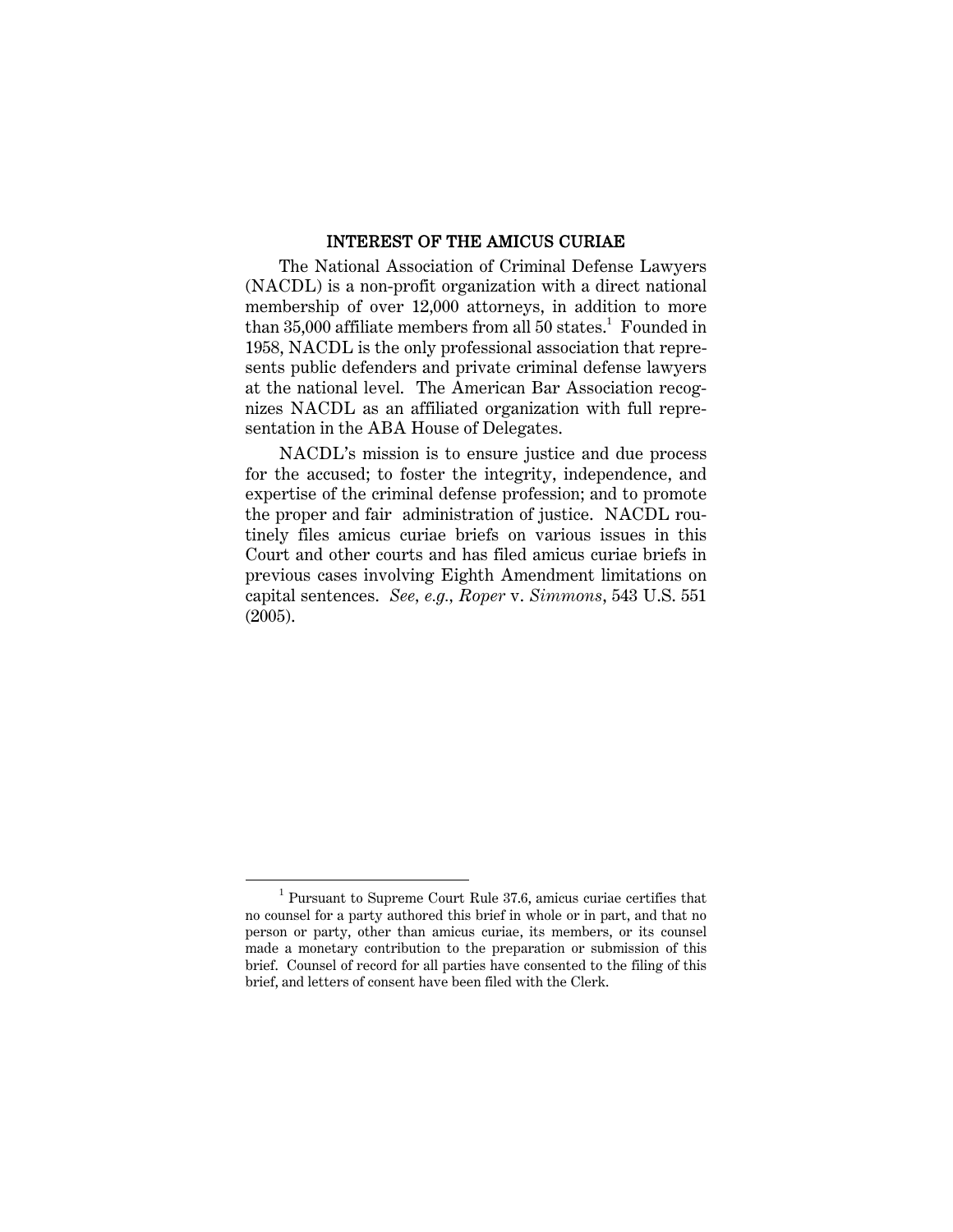#### INTRODUCTION

Amicus agrees with Petitioner that this Court should grant a writ of certiorari on the questions presented in the petition. Amicus submits this brief to highlight an additional reason that review of this case is appropriate and important.

This Court has consistently sought to ensure that the death penalty is applied cautiously and fairly, only to the worst of the worst offenders. *See, e.g.*, *Roper* v. *Simmons*, 543 U.S. 551, 568 (2005) ("Capital punishment must be limited to those offenders who commit 'a narrow category of the most serious crimes' and whose extreme culpability makes them 'the most deserving of execution.'" (quoting *Atkins* v. *Virginia*, 536 U.S. 304, 319 (2002))). In addition, this Court has repeatedly stressed the need for heightened reliability in capital cases. *See, e.g.*, *Johnson* v. *Mississippi*, 486 U.S. 578, 584 (1988).

There can be no such assurance where death is a permissible punishment for child rape. Convictions for child rape often rest principally on the testimony of children. Such testimony is often unreliable because many children are susceptible to suggestion; they may confuse the suggestions of others with authentic memories; their stories may change dramatically depending upon when and by whom they are interviewed; and they recant their allegations whether those stories inculpate or exculpate the defendant—at alarmingly high rates. The unreliability of such testimony is confirmed by over three centuries of experience with child testimony and the recantations that frequently follow. Given the reliability problems inherent in child testimony, it is far too likely that death sentences for child rape will be meted out on the innocent. The heightened risk of erroneous convictions in cases resting on juvenile testimony provides a compelling reason to grant certiorari and clarify that the Constitution does not permit the imposition of the death penalty for child rape which does not result in the death of the victim.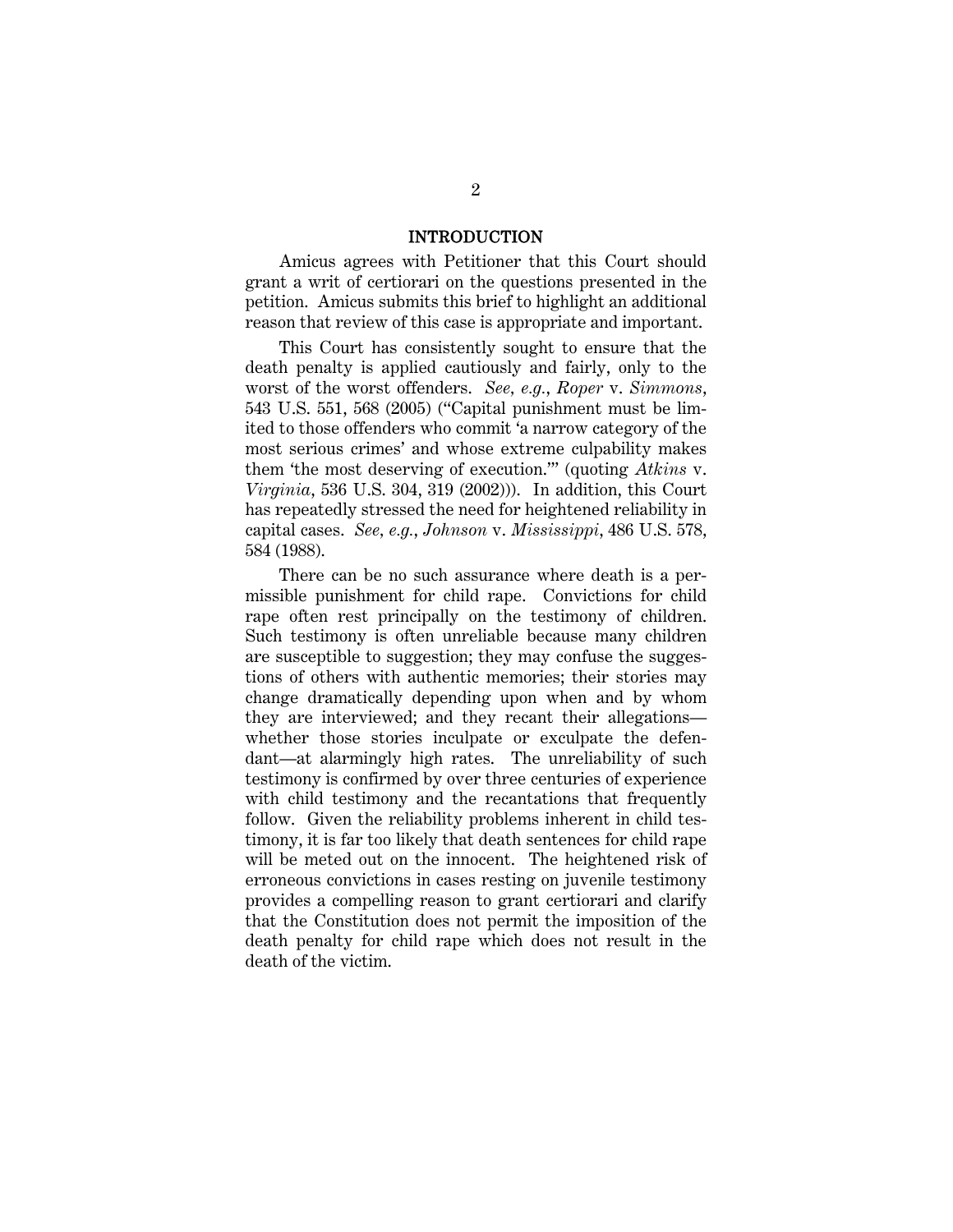#### ARGUMENT

This Court has consistently held that the Eighth Amendment demands heightened reliability in capital cases in part to guard against the risk that an innocent defendant might be put to death. *See Johnson* v. *Mississippi*, 486 U.S. 578, 584 (1988) ("[t]he fundamental respect for humanity underlying the Eighth Amendment's prohibition against cruel and unusual punishment gives rise to a special 'need for reliability in the determination that death is the appropriate punishment' in any capital case" (quoting *Gardner* v. *Florida*, 430 U.S. 349, 363-364 (1977) (White, J., concurring in judgment))); *see also Herrera* v. *Collins*, 506 U.S. 390, 407 n.5 (1993) (acknowledging "the importance of ensuring the reliability of the guilt determination in capital cases in the first instance"). This Court has therefore sought "measured, consistent application and fairness to the accused." *Eddings* v. *Oklahoma*, 455 U.S. 104, 111 (1982). Against this backdrop, cases involving child rape too often lack the reliability needed for the irremediable penalty of death. That contention is not intended to diminish in any way the utter repugnance and reprehensibility of sexual violence against children. Rather, it rests simply on a recognition that the most common evidence relied upon in child rape cases—child testimony—produces unacceptably high risks of erroneous convictions for a death-eligible crime, particularly when combined with the special methods of proof that courts have approved to govern such cases.

Child sexual abuse convictions are often "based primarily, if not solely, on the word of the victims involved." Anderson, *Assessing the Reliability of Child Testimony in Sexual Abuse Cases*, 69 S. Cal. L. Rev. 2117, 2118 (1996). Cases like Petitioner's are frequently "'she said, he said' cases that ultimately rely upon the jury's assessment of the relative credibility of opposing witnesses." *Ex parte Thompson*, 153 S.W.3d 416, 422 (Tex. Crim. App. 2005) (Cochran, J., concurring). Mistakes are inevitable in such cases, for as "[a]ny parent who has ever attempted to resolve a sibling quarrel based upon 'he said, she said' versions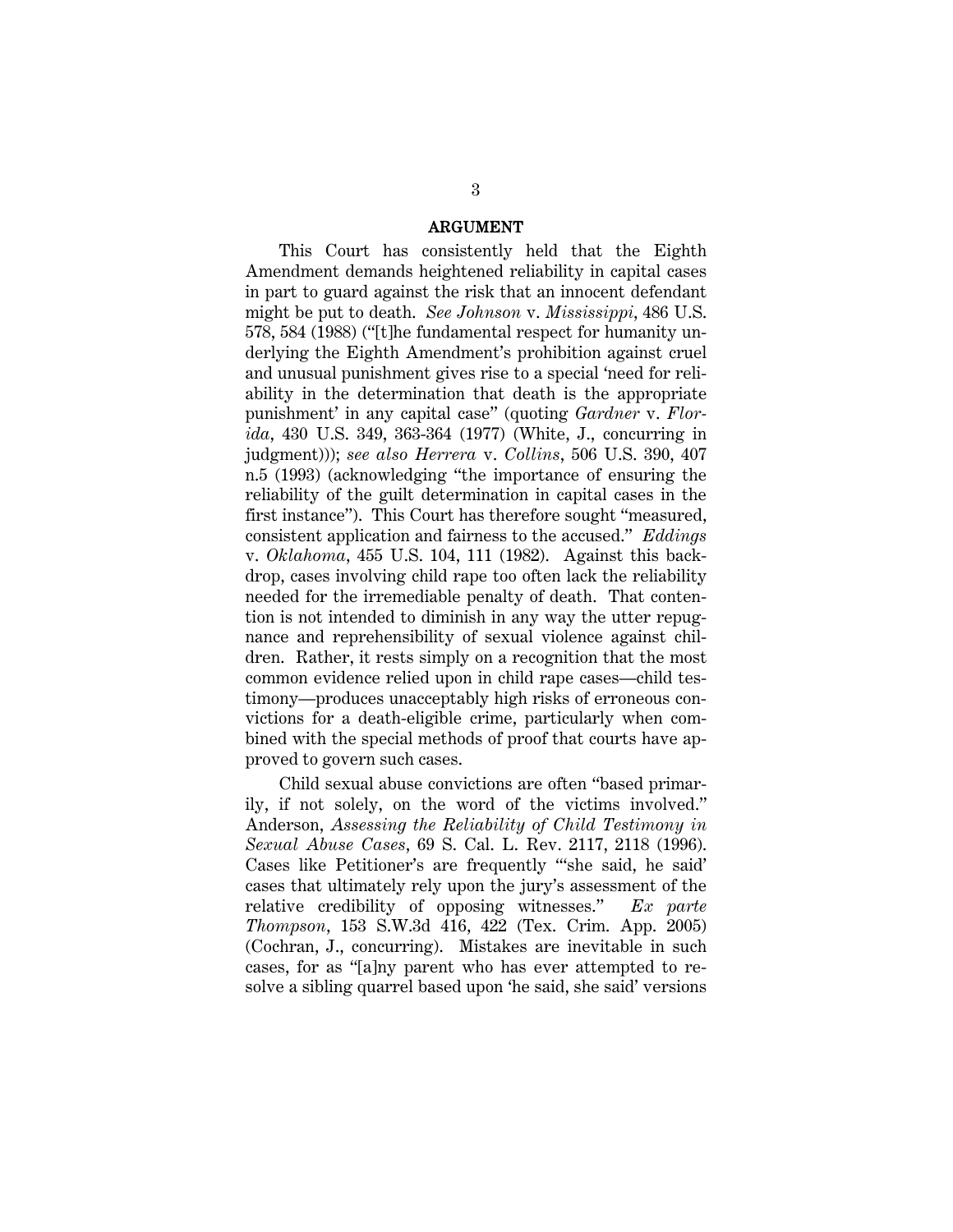of a single event knows…[,] even a parent can, from time to time, make a credibility mistake and believe a child's inaccurate version of the event." *Id.*

The dangers generally presented by "he said, she said" cases are greater when the crucial witness is a child. History is replete with examples of damning false accusations made by children, from the Salem witch trials to the McMartin preschool case in Manhattan Beach, California in the late 1980s, to "the tragic Scott County investigations of 1983- 1984, which disrupted the lives of many (as far as we know) innocent people in the small town of Jordan, Minnesota." *Maryland* v. *Craig*, 497 U.S. 836, 868 (1990) (Scalia, J., dissenting); *see* Ceci & Bruck, *Suggestibility of the Child Witness: A Historical Review and Synthesis*, 113 Psychol. Bull. 403, 405 (1993) (Salem); Anderson, 69 S. Cal. L. Rev. at 2117 (Manhattan Beach).<sup>2</sup> These historical examples reflect the heightened reliability problems inherent in child testimony—young children may be particularly susceptible to suggestion; they may confuse the suggestions of others with authentic memories; and their stories may change dramatically from interview to interview. Courts and judges have long recognized these problems. *See Coy* v. *Iowa*, 487 U.S. 1012, 1020 (1988) (acknowledging the risks of child "false accuser[s]" and "coach[ing] by a malevolent adult"); *Arizona* v. *Youngblood*, 488 U.S. 51, 72 n.8 (1988) (Blackmun, J., dissenting) ("Studies show that children are more likely to make mistaken identifications than are adults, especially when they have been encouraged by adults."); *Craig*, 497 U.S. at 868 (Scalia, J., dissenting) (noting "'special' reasons" to be suspicious of child testimony, for "studies show that children are substantially more vulnerable to suggestion

<sup>2</sup>  $<sup>2</sup>$  It is unsurprising in this regard that more than half of the heralded</sup> sexual abuse convictions obtained against daycare professionals in the 1980s were later overturned on appeal. *See* Hayward & Mashberg, *Upheaval in '80s Put the Spotlight on Child Abuse,* Boston Herald, Dec. 3, 1995, at 23; *cf.* Goldberg, *Youths' 'Tainted' Testimony is Barred in Day Care Retrial*, N.Y. Times, June 13, 1998, at A6 (noting several reversals of convictions in sexual abuse trials).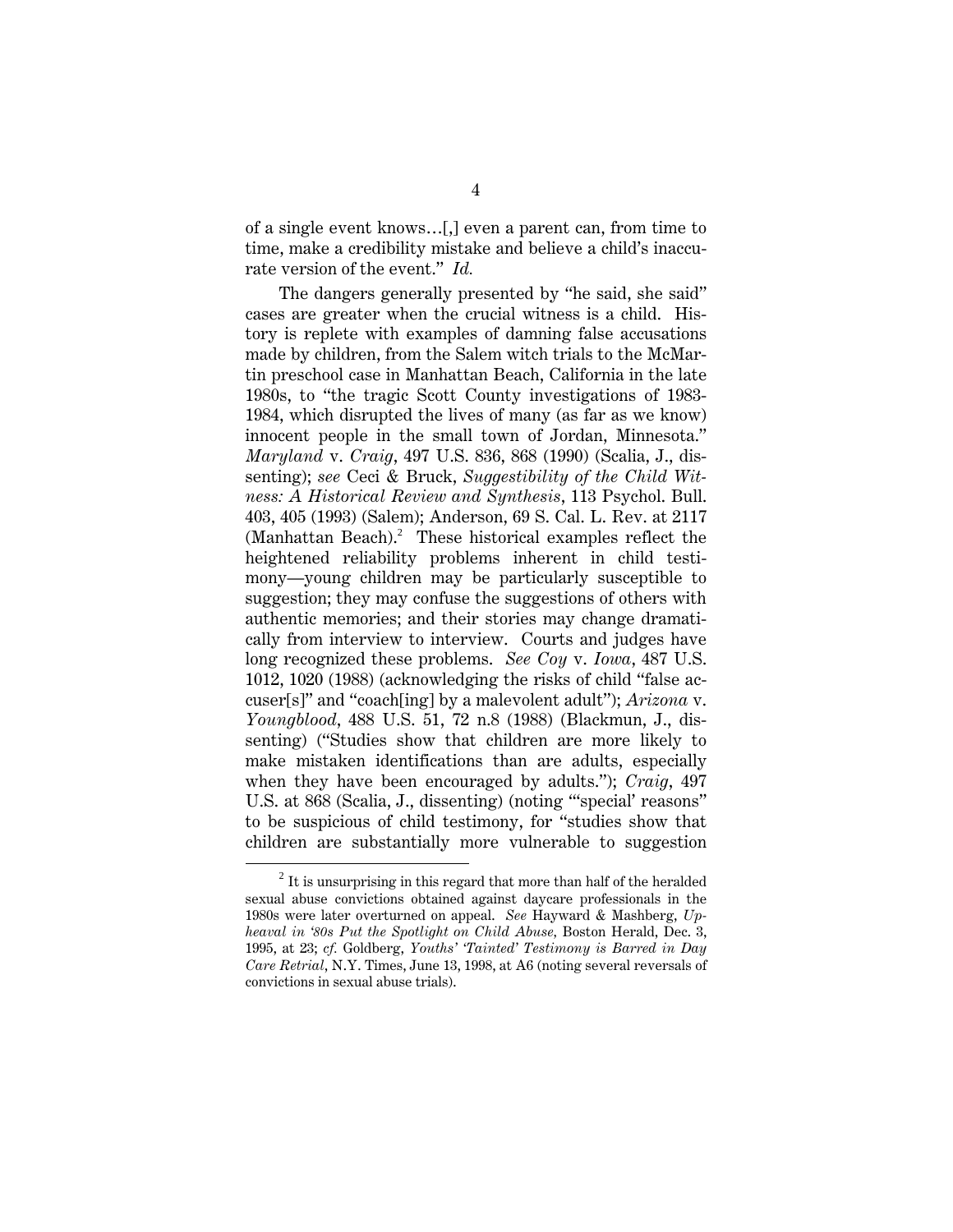than adults, and often unable to separate recollected fantasy (or suggestion) from reality" (citing studies<sup>3</sup>)).

The academic literature confirms the dangers courts have perceived. To be sure, children are capable of accurately recalling events and honestly testifying to those recollections. But young children are particularly susceptible to suggestion in circumstances that are common to cases involving allegations of child sexual abuse, such as repeated questioning or other forms of pressure by parents or other authority figures. *See, e.g.,* Ceci, Bruck, & Rosenthal, *Children's Allegations of Sexual Abuse: Forensic and Scientific Issues*, 1 Psychol., Pub. Pol'y & L. 494, 506 (1995) ("No one familiar with the scientific research ought to doubt that some children could be brought to make false claims of sexual abuse if powerful adults pursue them repeatedly with … [suggestive] enjoinders"). Indeed, "[e]ven strong prosecution advocates acknowledge that false sexual abuse claims are more likely in some situations than others, particularly in situations where the dominant motives tilt children in that direction (e.g., in acrimonious custody cases in which a custodial parent has relentlessly 'lobbied' a child)." *Id.* at 505. It is thus hardly surprising that there is a "*consensus* in the social-science literature" that children may offer testimony that is so substantially shaped by the suggestions of adults as to be unreliable. Anderson, 69 S. Cal. L. Rev. at 2146 (emphasis added).<sup>4</sup>

<sup>3</sup> <sup>3</sup> The studies cited in Justice Scalia's dissent include Lindsay  $\&$ Johnson, *Reality Monitoring and Suggestibility: Children's Ability to Discriminate Among Memories From Different Sources, in Children's Eyewitness Memory* 92 (Ceci, Toglia & Ross eds. 1987); Feher, *The Alleged Molestation Victim, The Rules of Evidence, and the Constitution; Should Children Really Be Seen and Not Heard?*, 14 Am. J. Crim. L. 227, 230-233 (1987); Christiansen, *The Testimony of Child Witnesses: Fact, Fantasy, and the Influence of Pretrial Interviews*, 62 Wash. L. Rev. 705, 708-711 (1987).

<sup>4</sup> *See also id.* ("Although widespread disagreement abounds about just how suggestible children are, several studies demonstrate that children may lie if they are motivated to do so, that they are susceptible to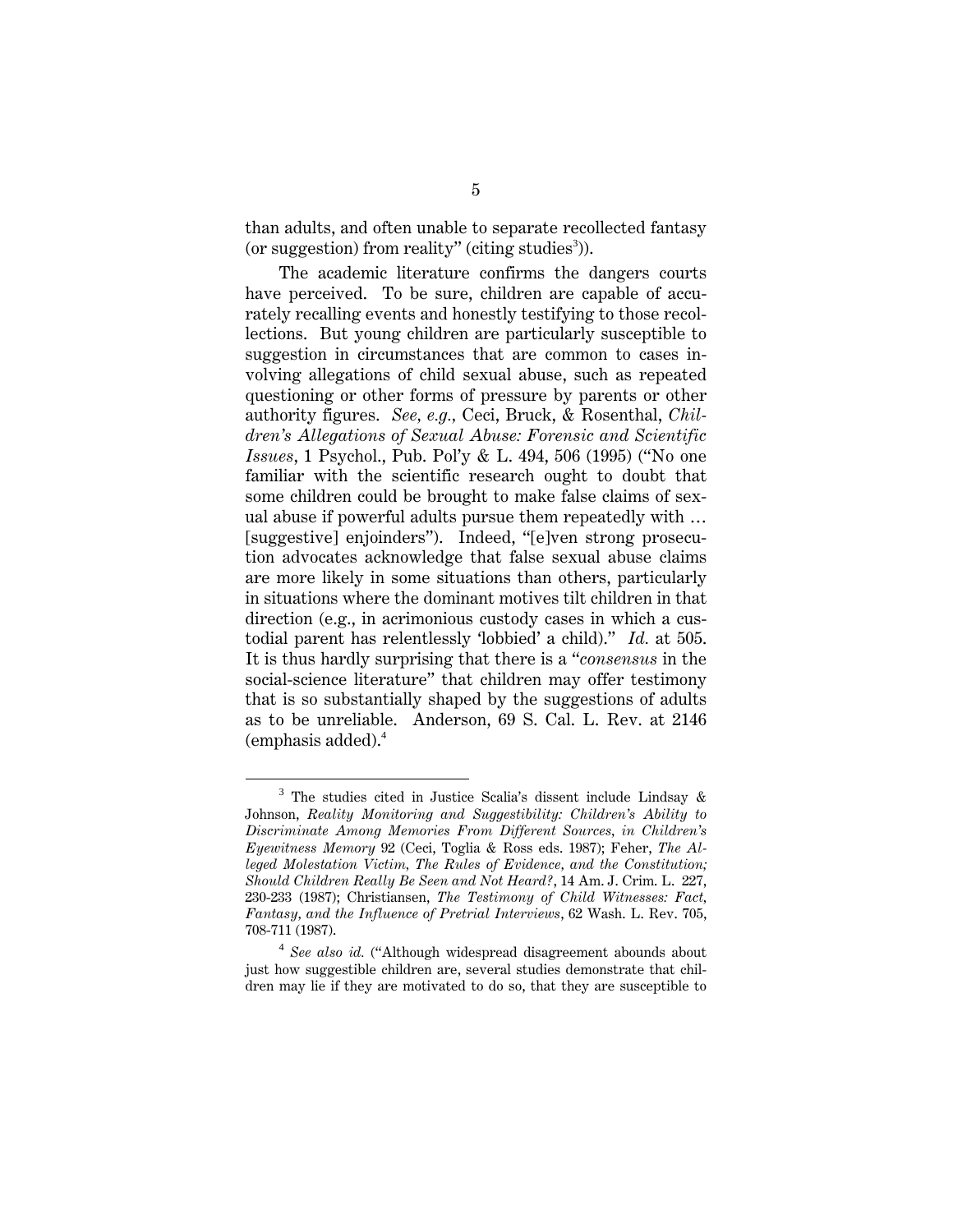The susceptibility problem is amplified when children are interviewed under suggestive circumstances, a not infrequent occurrence. Thus, child testimony is only reliable when it is elicited by "unbiased, neutral interviewers, when the number of interviews [and] leading questions are kept to a minimum, and when there is an absence of threats, bribes, and peer pressure." Myers, Cordon, Ghetti & Goodman, *Hearsay Exceptions: Adjusting the Ratio of Intuition to Psychological Science*, 65 L. & Contemp. Probs. 3, 30 (2002). Unfortunately, the use of reliability-enhancing safeguards is far from universal—research shows that "some particularly troublesome techniques, though usually constituting a small part of the interaction in any given interview, are extremely common." Ceci & Friedman, *The Suggestibility of Children: Scientific Research and Legal Implications*, 86 Cornell L. Rev. 33, 66 n.168 (2000). The result is a disturbingly high rate of erroneous accusations—without adequate procedures to prevent improper suggestion, children commit errors more often than not. *See id.* at 54 (noting that "numerous" studies show that when children are exposed to these forms of suggestion the error rates can be very high, sometimes exceeding 50%").

The unreliability of child testimony is reflected in the alarming rate at which children recant sexual abuse accusations. While studies have yielded divergent levels of recantation,<sup>5</sup> a number have found that more than 20% of children recant their allegations of sexual abuse. *See* Malloy, Lyon, & Quas, *Filial Dependency & Recantation of Child Sexual Abuse Allegations*, 46 J. Am. Acad. Child & Adolesc. Psychiatry 162, 165 (Feb. 2007) (finding a recantation rate of

1

adapting their reports to fulfill the perceived expectation of the adult interviewer, and that inappropriate postevent inquiries can actually alter a child's memory for an event.").

<sup>5</sup> *See, e.g., United States* v. *Rouse*, 329 F. Supp. 2d 1077, 1080 (D.S.D. 2004) (summarizing expert witness testimony that "published studies show the rate of recantation varies from 3% to 27% of children who have reported sexual abuse").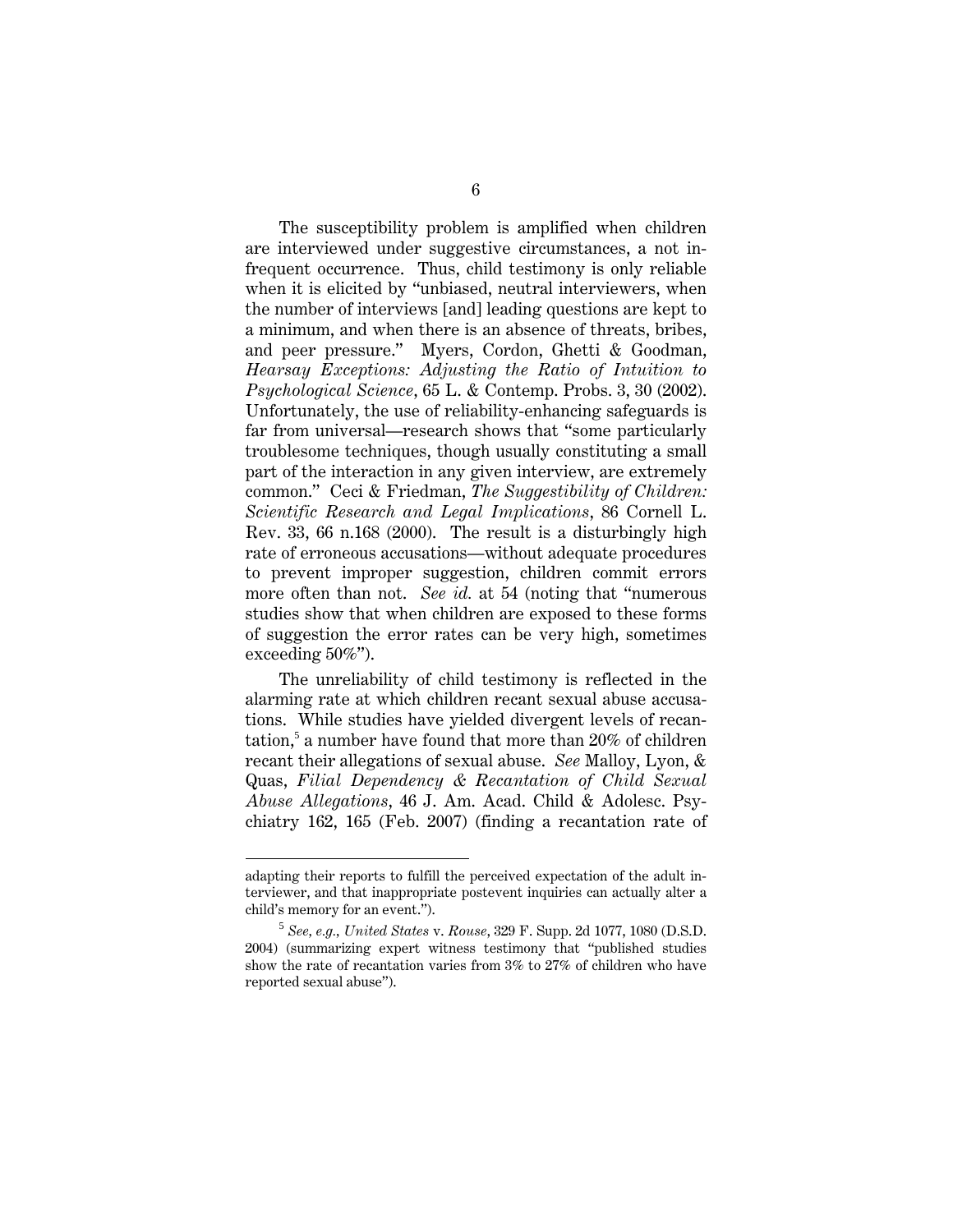23.1%); London, Bruck, Ceci, & Shuman, *Disclosure of Child Sexual Abuse—What Does the Research Tell Us About the Ways That Children Tell?*, 11 Psych., Pub. Pol'y. & L. 194, 216 (2005) (citing studies that yielded recantation rates of 27% and 22%). Some studies suggest that "high recantation rates reflect the number of children who attempt to discredit their own previous false allegations by setting the record straight." London et al., 11 Psych., Pub. Pol'y. & L. at 216; *see also Ex parte Thompson*, 153 S.W.3d 416, 423 n.9 (Tex. Crim. App. 2005) (Cochran, J., concurring) (citing cases). Other studies suggest that recantation frequently occurs when a parent pressures a child to withdraw a truthful allegation. *See* Malloy et al., 46 J. Am. Acad. Child & Adolesc. Psychiatry at 167. Children's susceptibility to pressure both to bring false allegations and to recant truthful ones adds a degree of unreliability that is at war with the level of certainty this Court has demanded in the capital punishment context.

The reliability problems described above are compounded by the evidentiary procedures employed in many child rape cases. The Sixth Amendment's Confrontation Clause generally prohibits the introduction of testimonial out-of-court statements against the accused if the declarant is unavailable for cross-examination. *Crawford* v. *Washington*, 541 U.S. 36, 65 (2004). This rule ordinarily provides defendants the right to cross-examine their accusers face-toface. *See Coy* v. *Iowa*, 487 U.S. 1012, 1016 (1988). The right to confront one's accuser, however, is limited as applied to child witnesses. In *Maryland* v. *Craig*, 497 U.S. 836 (1990), this Court validated the use of procedures designed to protect child witnesses from the trauma that may be caused by testifying in open court. Where the potential for such trauma exists, this Court held, states may use procedures that satisfy the Confrontation Clause by methods of "rigorous adversarial testing" other than "face-to-face confronta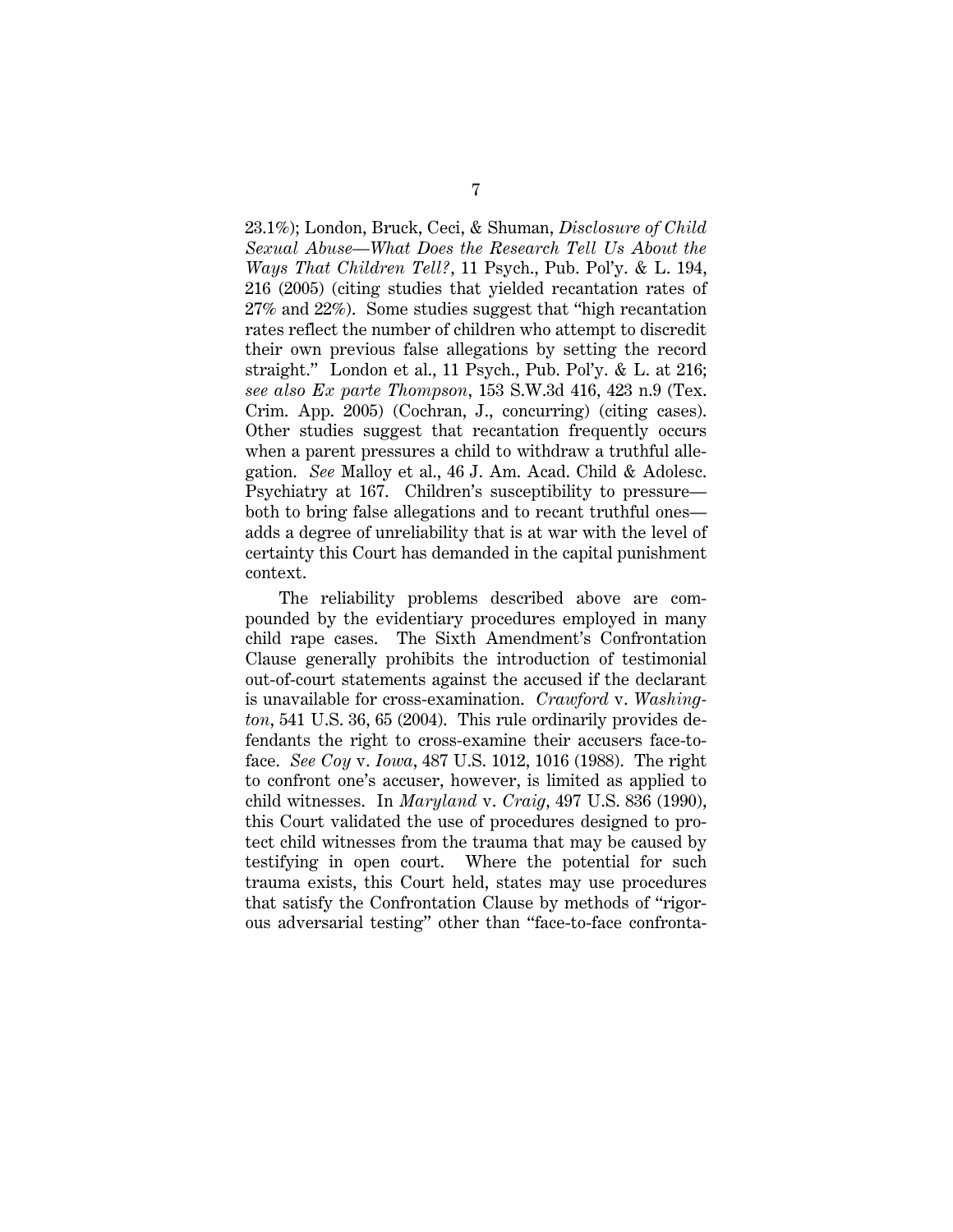tion," such as the use of testimony via closed circuit television. *Id.* at 857.<sup>6</sup>

In addition to convictions based on the admission of child testimony that is not subject to traditional face-to-face cross-examination, convictions based on certain forms of hearsay also remain all-too common in child rape and sexual abuse cases. *See* Raeder, *Symposium, Comments on Child Abuse Litigation in a "Testimonial" World: The Intersection of Competency, Hearsay, and Confrontation*, 82 Ind. L.J. 1009, 1009 (2007) ("In practice, hearsay is a dominant feature of child abuse litigation, primarily introduced in the context of excited utterances, statements for medical diagnosis or treatment, forensic interviews, or via *ad hoc* exceptions."). Courts admit hearsay by finding that the statement in question—such as an accusatory declaration made by a child to a family member or medical examiner—constitutes admissible nontestimonial hearsay under *Crawford*. *See, e.g., People* v. *Geno*, 261 Mich. App. 624, 631 (2004) (admitting a child's outof-court statement to the director of a children's sexual assault center on the grounds that it was nontestimonial under *Crawford*); *State* v. *Vaught*, 682 N.W.2d 284, 291 (Neb. 2004) (alleged victim's statement to a doctor nontestimonial and therefore admissible under *Crawford*). They also admit hearsay statements that are plainly testimonial—such as those made during an *ex parte* interview conducted by a state official—when the declarant child is "available" for cross-examination, despite the fact that many young children lack the memory, communication skills, or composure

<sup>6</sup> *Crawford* did not explicitly overrule *Craig*. *See* Friedman, *Adjusting to Crawford: High Court Decision Restores Confrontation Clause Protection*, 19 Crim. Just. 4, 8 (2004) (arguing that "the rule of *Maryland* v. *Craig* is presumably preserved" following *Crawford*) (internal citation omitted). Accordingly, courts continue to apply the *Craig* rule. *See, e.g., United States* v. *Yates*, 438 F.3d 1307, 1314 (11th Cir. 2006) (testimony that is not face-to-face may be offered in cases "where denial of such confrontation is necessary to further an important public policy and only where the reliability of the testimony is otherwise assured.'" (quoting *Craig*, 497 U.S. at 850)).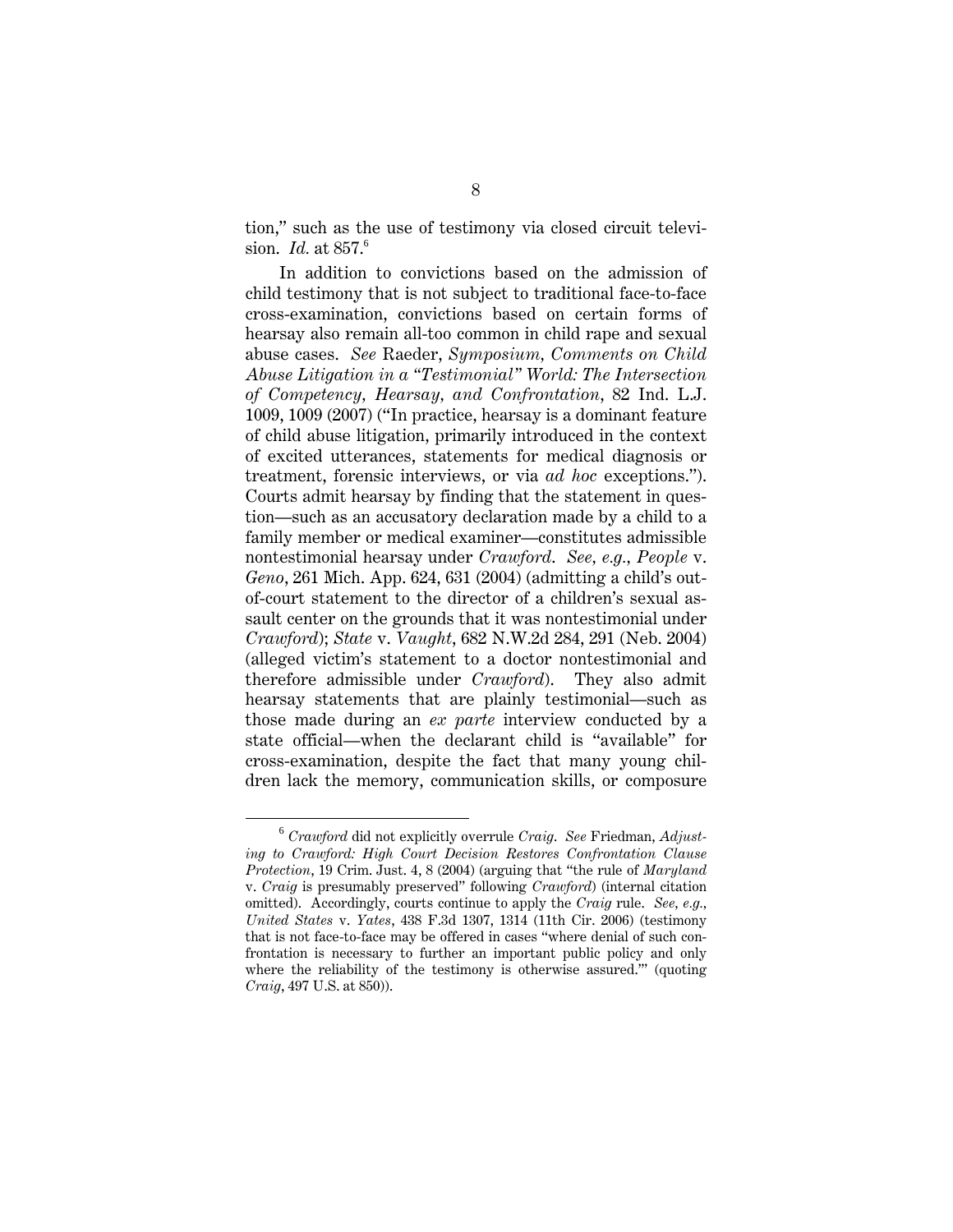to answer even basic cross-examination questions and therefore are functionally *unavailable*. *See, e.g., People* v. *Sharp*, 355 Ill. App. 3d 786, 788 (2005) (admitting a child's out-ofcourt statement to a county child advocacy center even though the child was unable to respond to five consecutive direct examination questions about the events in question).<sup>7</sup> Whatever the merits of these decisions may be, their cumulative effect is that child rape convictions too often turn on hearsay statements not subjected to meaningful crossexamination.

Petitioner's case may contain some of the reliability problems that can arise in child rape cases. Shortly after she was raped, Petitioner's stepdaughter, L.H., told police officers, doctors, investigators, a psychologist, and a social worker that two teenage boys from the neighborhood had dragged her from her garage and forcibly raped her. Pet. App. 8a, 10a-11a. L.H.'s mother, Mrs. Kennedy, originally backed up L.H.'s story. *See id.* at 23a-24a. Mrs. Kennedy changed her story only after the State Division of Child Protective Services placed L.H. in state custody and suggested that the Division's willingness to return her to her mother would depend on Mrs. Kennedy's willingness to implicate Petitioner. Mrs. Kennedy then began to suggest to L.H. that Petitioner had committed the rape, after which L.H. was returned to her mother's custody. *See id.* at 14a-15a, 23a-24a.It was not until December 16, 1999, twenty months

 $\overline{7}$  $\frac{7}{7}$  This Court has held that the Confrontation Clause does not preclude the admission of an out-of-court testimonial statement of a witness who takes the stand but says that he or she cannot recall any details about the event in question; so long as the witness is made available for crossexamination, the Sixth Amendment does not bar the admission of the prior statement. *See United States* v. *Owens*, 484 U.S. 554, 560 (1988) (citing *California* v. *Green*, 399 U.S. 149 (1970)). Notwithstanding *Crawford,*  courts continue to apply *Owens* to admit testimonial hearsay statements of child witnesses so long as those children take the stand at trial. *See Sharp*, 355 Ill. App. 3d at 788. It is questionable whether the ability to challenge a young (and often emotionally distraught) child's failure of memory constitutes a "realistic weapon[ ]" of the sort this Court envisioned in *Owens*. 484 U.S. at 560.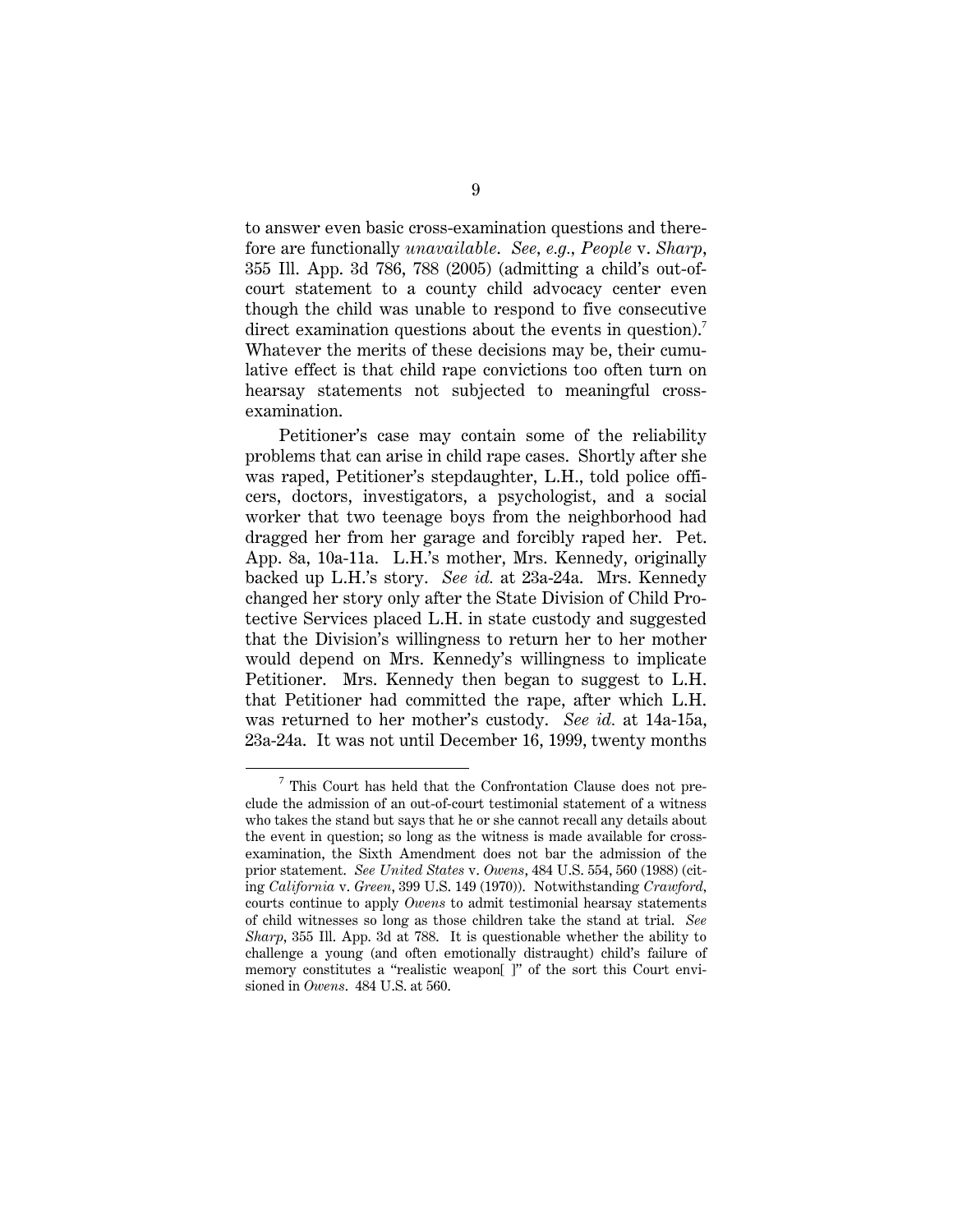after the crime, that L.H. told the State for the first time that Petitioner was the one who had raped her. *Id.* at 15a. When the case went to trial, the critical evidence inculpating Petitioner was a videotaped interview L.H. gave to officials at the Child Advocacy Center and Mrs. Kennedy's testimony that L.H. told her that Petitioner had committed the rape. But while L.H. took the stand at trial, she quickly "lost her composure" (*id.*), and was unable to describe the rape to the jury.

This case also contains some of the evidentiary limitations that often arise in child rape cases: a child whose first accounts of the rape exonerated the defendant, yet were transformed following repeated interactions with state officials;<sup>8</sup> a situation in which the complaining spouse is concerned with losing custody of the victim;<sup>9</sup> and, finally, the defendant's inability effectively to cross-examine his accuser. The risk of erroneous conviction in child rape cases, which often involve these elements, is too great to permit application of the death penalty. It is thus hardly surprising that no state has attempted to execute a defendant for child rape in more than forty years.

One of the perverse effects of the Louisiana sentencing regime, if allowed to stand, will be that admittedly guilty offenders will quickly plead guilty to avoid the death penalty, while defendants who steadfastly maintain their innocence will risk death to defend themselves at trial.<sup>10</sup> Al-

<sup>8</sup> *Compare* Anderson, 69 S. Cal. L. Rev. at 2144-2145 (noting that a child witness "is most likely to give an accurate and detailed report during the first interview and that after several interviews there is a greater likelihood that a child's memory of actual events is distorted by 'events' suggested by the interviewer").

<sup>9</sup> *Compare* Ceci et al., 1 Psychol., Pub. Pol'y. & L. at 505 (dangers of false claims more likely "in acrimonious custody cases in which a custodial parent has relentlessly 'lobbied' a child").

<sup>10</sup> *See* Hoffman, Kahn, & Fisher, *Plea Bargaining in the Shadow of Death,* 69 Fordham L. Rev. 2313, 2359 (2001) ("Available empirical evidence strongly suggests that … the possibility of the death penalty provides defendants in potentially capital cases with a substantial incentive to